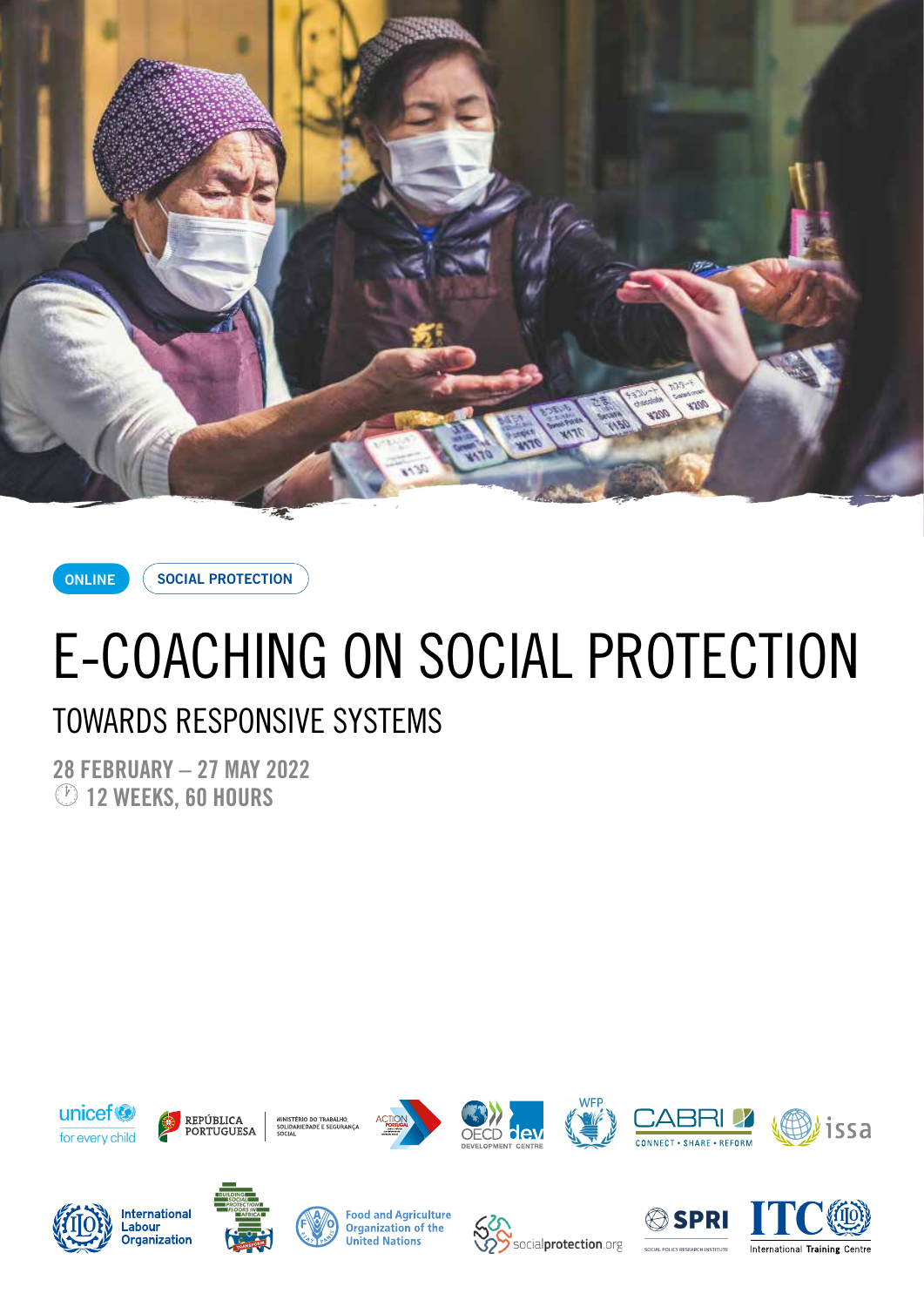## E-COACHING ON SOCIAL PROTECTION

TOWARDS RESPONSIVE SYSTEMS

### **OVERVIEW**

#### **SNAPSHOT OF THE COURSE**

As countries across the world continue to grapple with the social and economic fallout from the COVID-19 pandemic, compounded by climate change, social protection remains high on the agenda. With one in two people in the world still not covered by any form of social protection, reaping the benefits of stronger social protection systems remains a challenge. Drawing on the knowledge and expertise of a broad partnership, this course offers you the opportunity to hone your competences in social protection to face a disruptive environment. The course will offer you the opportunity to learn about emerging good practices, be exposed to the latest debates and state of the art analysis as well as getting on-the-job, customised e-coaching. This will enable you to devise, implement and manage more responsive social protection systems and interventions where you are.



#### **ONLINE ITCILO E-CAMPUS**



**DATES 28 FEBRUARY – 27 MAY 2022**



**COLLABORATIVE LEARNING ONLINE RESOURCES**





### **WHAT**

#### **WHAT WILL I LEARN?**

This e-Learning programme offers a flexible and phased learning experience to enable a wide range of professionals to better respond to changing social protection needs in the context of a disruptive environment.

- **Social protection fundamentals:** principles, concepts and challenges in developing and implementing responsive social protection interventions in the current context
- **Lessons from social protection responses to ongoing emergencies:** getting real time data and information from experts and a global network of social protection professionals
- **Best practices and lessons learned:** exploring and analysing the most innovative, effective and sustainable measures currently implemented around the world
- **High-quality 'real time' online tuition:** get access to social protection technical experts and sector specialists through asynchronous and synchronous online tuition
- **Focus on a specific area of work:** select a specific area of work depending on your needs and context from a range of interventions including social health protection, contributory and non-contributory schemes and responses
- **On the job technical support:** provided through tailored one to one e-coaching by technical experts.

#### **WHAT WILL I BE ABLE TO DO?**

- **Understand key principles, concepts and challenges** to update and enhance your social protection competences within the framework of the unfolding crisis
- **Review and analyse best practices** in country responses to the COVID-19 pandemic and how they might apply to your own context
- **Apply learning to your context** by conducting a needs assessment to identify possible social protection interventions and coverage gaps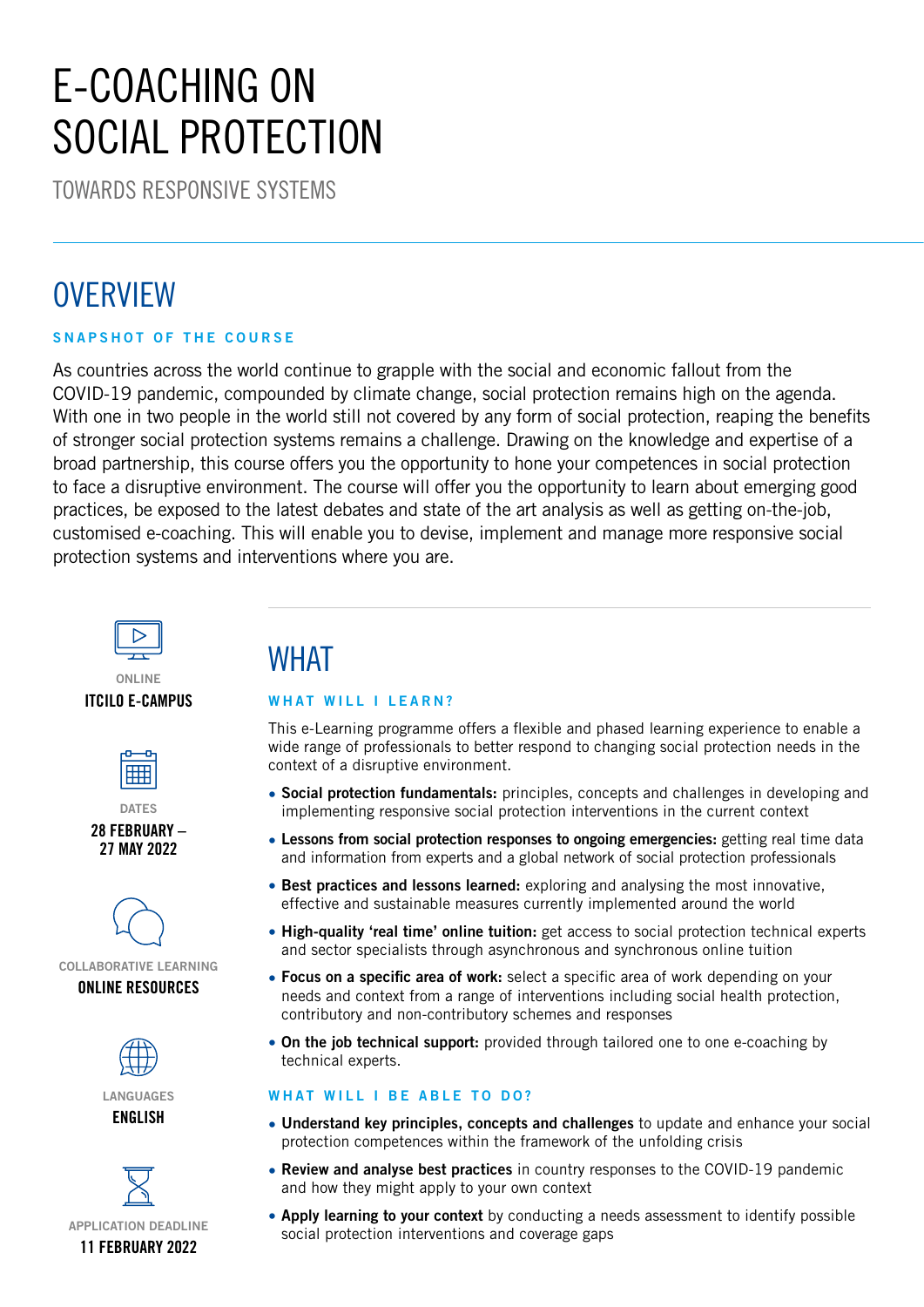- **Undertake a social protection policy analysis and formulate evidence-based recommendations** to increase the effectiveness of your social protection system
- **Develop a responsive social protection intervention** with support from sector experts through dedicated distance coaching sessions.

### **WHY**

#### **WHY SHOULD I JOIN?**

This online learning programme is specifically designed for experienced officials and professionals working in social protection to help them analyse and respond to their rapidly changing context.

- Benefit from **a blend of online resources** on best practices and case studies, 'real time' interactive sessions led by highly qualified experts, individual and collaborative exercises using our eCampus platform
- Access the **latest information and data** on worldwide social protection responses to the COVID-19 pandemic and climate change
- Access **high-quality e-coaching** from world experts in social protection without the need to travel
- Join and interact online with a **global network of professionals** to share learning, best practices as well as peer coaching and support
- Successful candidates receive an **ITCILO Certificate of Achievement**.

### **WHO**

#### **WHO TAKES THIS COURSE?**

This programme is aimed at a wide range of professionals working in social protection institutions, ministries, international organizations, social partners and civil society partners, tasked with designing and implementing social protection measures, particularly in response to public health and climate emergencies.

The following requirements are therefore essential to participate in the programme:

- the ability to use and access a computer with internet
- working knowledge of written English.

**Same country delegations are strongly encouraged to take part in the programme, in order to support a systemic response to country-specific challenges.**

### **LANGUAGE**

Course learning materials and tuition will be offered online in English. The coaching component of the programme will be made available in English, French, Spanish, Portuguese and Arabic based on participant needs and depending on the availability of suitable coaches. **SCAN THE QR CODE**<br>SCAN THE QR CODE

#### **LEARN ONLINE**

Integrating real time e-learning and e-coaching

#### **DEDICATED TECHNICAL SUPPORT**

On the job e-coaching to help you apply learning to your context

#### **CERTIFICATE OF ACHIEVEMENT**

Successful candidates will obtain an ITCILO Certificate of Achievement



**OR VISIT**

**[bit.ly/3](https://www.itcilo.org/courses/e-coaching-social-protection-towards-responsive-systems)38qWYH**